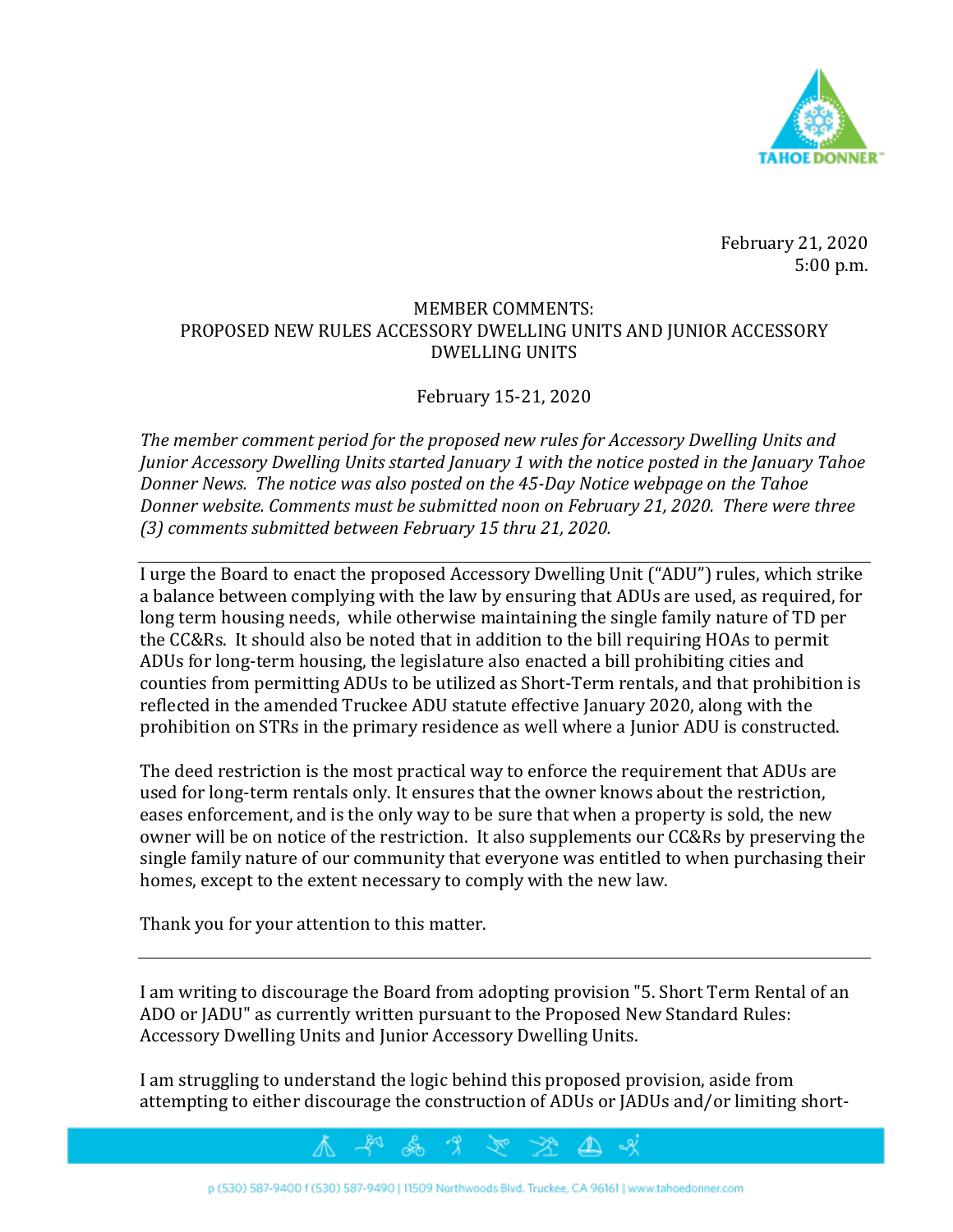

term rentals (STRs) in the Tahoe Donner community, both of which seem to run directly counter to the intent of the revised Gov. Code sections 65852.2 which provides for expanded construction of ADUs and JADUs across the state in an effort to increase both affordable housing and the housing stock in general. I strongly encourage the Board to reconsider this provision as the proposed new rule presents itself as a direct challenge to State Law and the property rights of homeowners within Tahoe Donner.

Section 1 of State Law AB 670 clearly states: "it is the intent of the Legislature in enacting this act to encourage the construction of affordable ADUs and JADUS that are owneroccupied and that are used for rentals of terms longer than 30 days" (emphasis added).

I (like many other homeowners within Tahoe Donner) do not believe there is any legal right or justification to interpret this legislation in a way that limits STRs. Option 1 as presented by the Board in the Draft Rules several months ago<sup>1</sup> seemed to strike the right balance in staying consistent with both this law and the shared interests of Tahoe Donner home owners in not increasing the stock of STRs while still permitting for the development of ADUs or JADUs. It is disappointing the Board opted for the more restrictive and legally dubious of the two options presented in the Draft Rules.

To the extent the proposed new Rules and Provisions were data-driven, I would suggest the Board share a summary of the data/information that was considered which would help residents of Tahoe Donner better understand the potential impact of introducing ADUs and JADUs to our community (e.g., the number of lots within Tahoe Donner that meet the requirements to build/add an ADU or JDU, other estimates for the number of ADUs and JADUs that could eventually be constructed, overlap between these lots and current STRs, etc.). If there is a lack of data available, then a sensible approach would be to start with a "lighter touch" that recognizes the spirit of the new CA State Law and that could then be evolved as needed. If the Board and community so desires, STRs could be revisited as an independent issue (again, the State Law already specifies that ADUs and JADUs are not to be used as STRs, so this should be viewed as a separate issue).

Of course we can all agree on the need for sensible rules to govern the Tahoe Donner community. We all have a shared interest in maintaining the livability and desirability of this community. Tahoe Donner has always been a resort community and STRs have always been a vital component of the local economy. My wife and I only purchased our home in Tahoe Donner in 2019 after being regular holiday visitors / STRs over the years. We can easily imagine ourselves eventually moving to Tahoe Donner full-time (which seems to be fairly common). Our neighbors on both sides are full-time residents and we love the community we've now become a part of.



& x